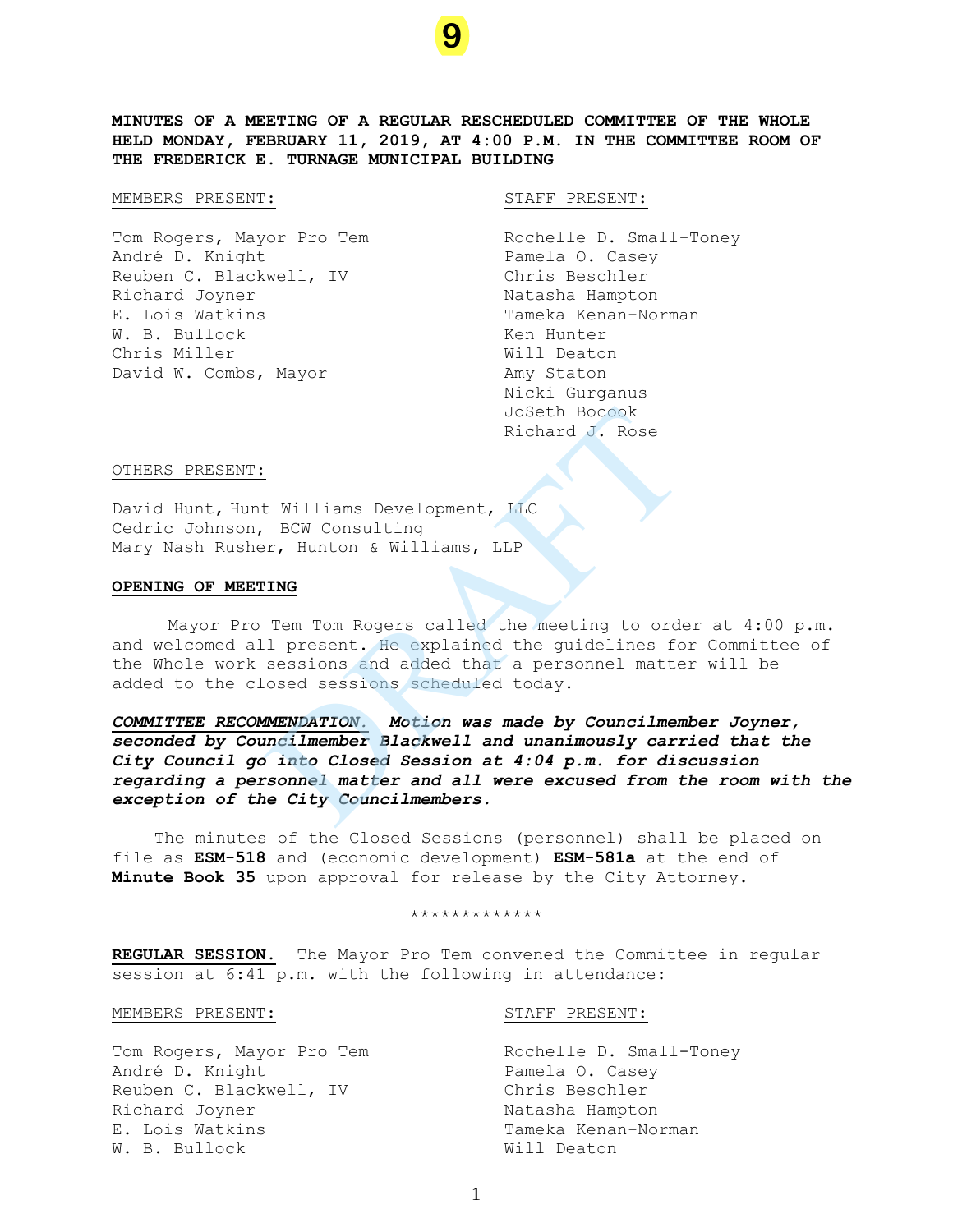Chris Miller JoSeth Bocook David W. Combs, Mayor Amy Staton

Nicki Gurganus Richard J. Rose

# **NORTH CAROLINA DEPARTMENT OF COMMERCE - RURAL ECONOMIC DEVELOPMENT DIVISION - BUILDING REUSE GRANT AGREEMENT/LARGERKO, LLLC - THE MONK HOTEL** *-* **ECONOMIC DEVELOPMENT PROJECT (ADDED TO AGENDA IN OPEN MEETING) – Rochelle D. Small-Toney**

City Manager Rochelle D. Small-Toney recommended that the LarGerko, LLC/Monk Hotel grant agreement, including a deed of trust, be added to the agenda for the 7 p.m. meeting for approval.

#### **PUBLIC COMMENT – 7 P.M. MEETING**

By consensus, it was agreed that the public comment period during the 7 p.m. meeting will be one hour.

# **LAND DEVELOPMENT CODE AMENDMENT – PARKING OF OVER-SIZED COMMERCIAL VEHICLES ON RESIDENTIALLY-ZONED PROPERTY – Will Deaton**

The City Council was provided with an Ordinance Amendment relative to parking of oversized commercial vehicles on residentiallyzoned property and amending the Ordinance adopted on July 9, 2018 to allow commercial vehicles and trailers in excess of 25-feet in length, or 10,000 pounds gross weight rating, to park in the rear yard (behind the primary structure) on parcels having an area of one acre or more - 7 P.M. MEETING<br>
sus, it was agreed that the public comment<br>
ing will be one hour.<br>
T CODE AMENDMENT - PARKING OF OVER-SIZED<br>
IDENTIALLY-ZONED PROPERTY - Will Deaton<br>
Council was provided with an Ordinance American<br>
strin

Mayor Combs stated he believes one acre is too small for parking commercial vehicles.

# *COMMITTEE RECOMMENDATION. By consensus, the Committee recommended approval of the amendment.*

# **SHARED USE PARKING AGREEMENT/EDGECOMBE COMMUNITY COLLEGE – Chris Beschler**

City Attorney Richard J. Rose advised the City Council that Edgecombe Community College has agreed to execute the shared use parking agreement and have signed short-term extensions.

*COMMITTEE RECOMMENDATION. Motion was made by Councilmember Joyner, seconded by Councilmember Blackwell and unanimously carried that the Shared Use Parking Agreement with Edgecombe Community College be recommended for approval.*

## **LOCAL HISTORIC LANDMARK DESIGNATION/WALTER "BUCK" LEONARD HOUSE – Will Deaton**

The City Council was advised that the Rocky Mount Historic Preservation Commission held a public hearing at its January 22, 2019 meeting to consider designation of the Walter "Buck" Leonard house as